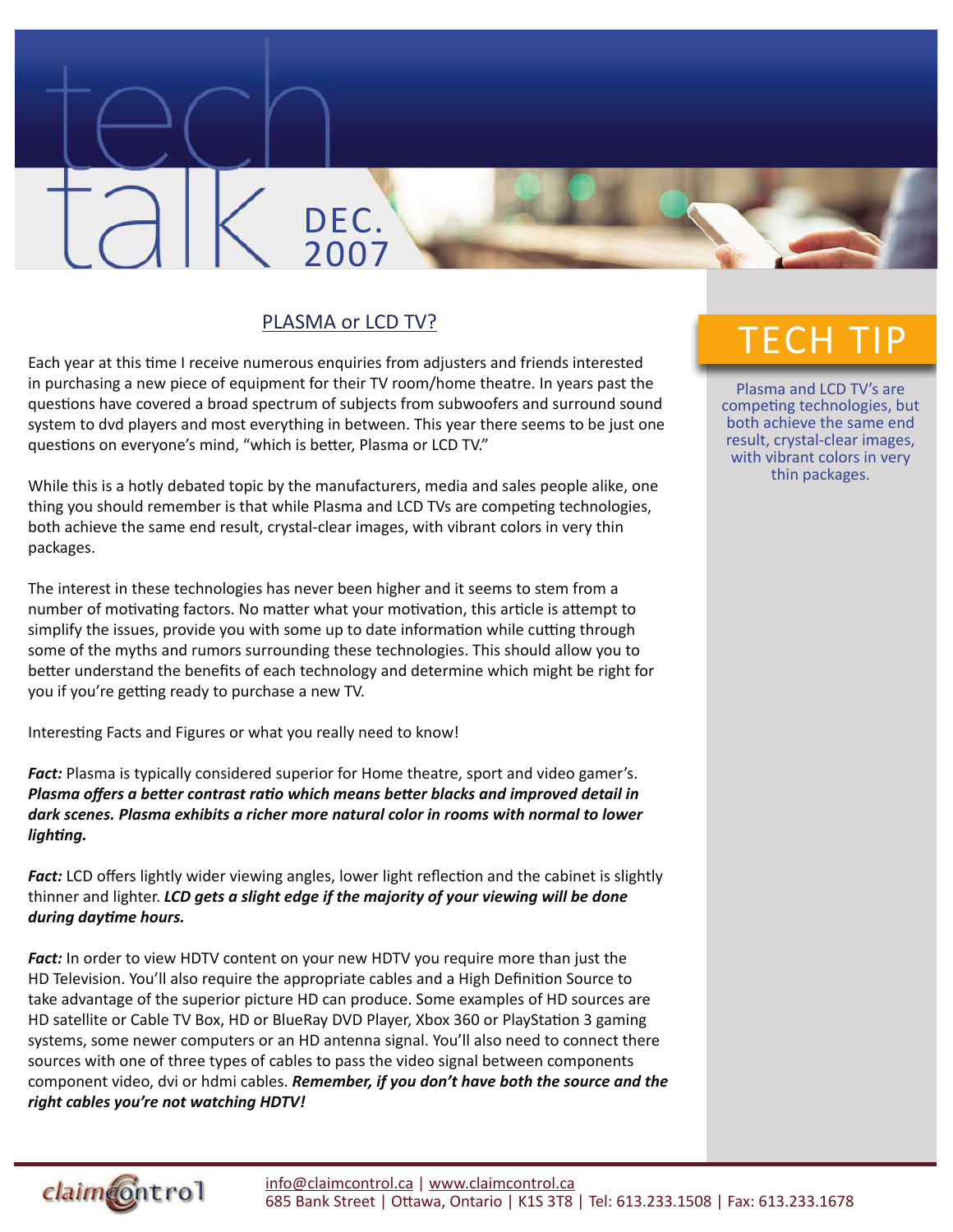**Fact:** "Image Retention" Burn-in on Plasma TV's and Image sticking on LCD TV's is no longer much of a concern with the current generation of name brand plasma and LCD televisions, especially for people with normal TV viewing requirements. *LCD does have a slight technical advantage over Plasma if your viewing habits regularly leave static images on your TV for long periods of time.*

DEC.

2007

*Fact:* The life span of current generation name brand LCD and Plasma TV's is now rated at 60,000 hours. Based on these numbers, a family that watches an average of four to six hours of television a day would see well over 20 years of use from their TV before it needs to be replaced. By then you'll be enjoying your new 3 dimensional holographic projector.

*Fact:* High Definition TV is to Standard Definition TV what The CD was to the album. Once you've seen it you'll have a hard time going back!

*Fact:* LCD holds a larger share of the current TV market then Plasma does. This is mainly due to the fact that Plasma TV's are not sold in sizes under 42'. Both LCD & Plasma now have sets available in sizes exceeding 100".

*What about 1080p, does it really make a difference?* The consumer electronics industry has always been driven by numbers, bigger or more is usually presented as better. At the present time there is a very limited amount of source material for 1080p playback. BlueRay DVD is the primary source at the moment. There is presently no 1080p content on satellite or digital cable. This is not to say that 1080p won't be a factor in the future sources, but it certainly isn't at this time. So to answer the question of is 1080p worth it...*if you plan on finding the source material, have a discerning eye, wish to future proof your purchase or will be sitting very close to you large TV, the answer is yes.*

While this article is intended to focus on Plasma and LCD TV's, front and rear projection TV's still offer a legitimate option for those seeking the largest picture at a lower price point as their ultimate goal. Below you'll find a short overview of these technologies.

*Rear projection CRT -* This is a technology that's at the end of its life cycle. They are still available in limited quantities in 51" and 57" sizes.

*Pro's:* These sets will display a high definition picture. This is a great alternative for those that are looking for the biggest bang for their buck on a limited budget.

*Con's:* They require more space so they are not optimum where space is at a premium. While they will display Hi-Definition content, it's not quite the picture you've come to expect from Plasma and LCD.

## TECH TIP

The life span of a current generation name brand LCD and Plasma TV's is now rated at 60,000 hours.